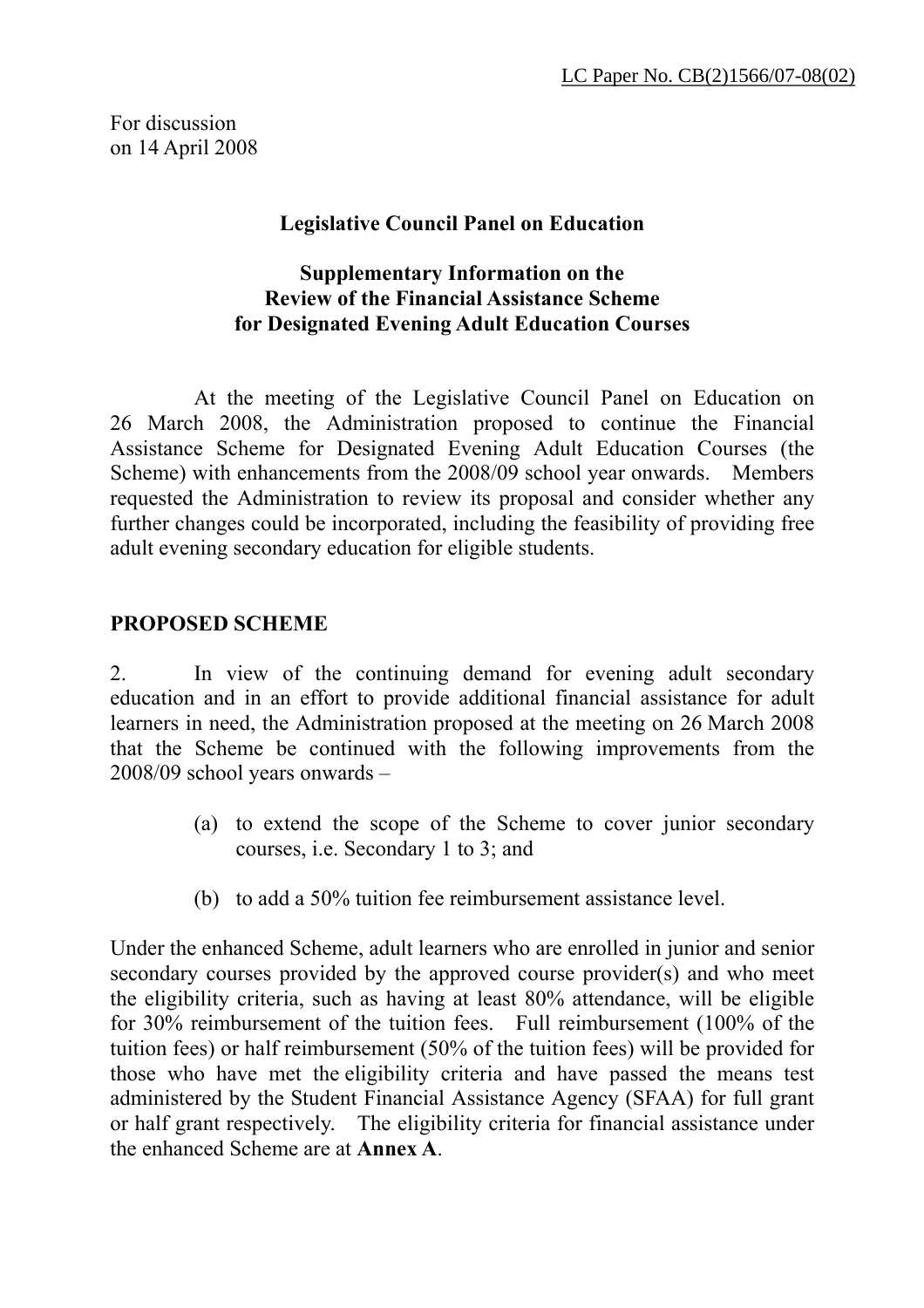### **MEMBERS' VIEWS**

3. Whilst noting the improvements to the Scheme that the proposal would bring, Members would like the Administration to consider measures to further enhance the support for students attending designated evening adult education courses. Specifically, Members would like the Administration to consider the following –

- (a) To provide adult learners with free education under the Scheme. Some Members suggested that adult learners meeting the eligibility criteria should be provided with full (100%) tuition fee reimbursement similar to the students in public primary and secondary day schools who will be provided with free education starting from the 2008/09 school year under the 12-year free education policy;
- (b) To review the existing payment mode whereby financial assistance is provided on a reimbursement basis to eligible students upon their satisfaction of the eligibility criteria. Some Members considered that upfront payment of tuition fee might have deterred some adult learners from enrolling in the courses; and
- (c) To establish more designated centres under the Scheme, particularly in remote areas. Some Members considered that providing more centres could obviate the need of some adult learners to travel a long way to attend courses (a list of the existing centres is at **Annex B)**.

## **CONSIDERATIONS**

4. The objective of the Scheme is to provide an affordable pathway to facilitate adult learners to complete mainstream senior secondary school courses so that no willing adult learners would be deprived of the chance to pursue their studies due to lack of means. In addition, the provision of reimbursement on a non-means tested basis serves to provide effective incentive to encourage adult learners to complete the course. The Administration therefore believes that the direction taken by the existing scheme, viz providing financial assistance to the learner rather than directly to the course organizer, represents the right way forward and should be continued.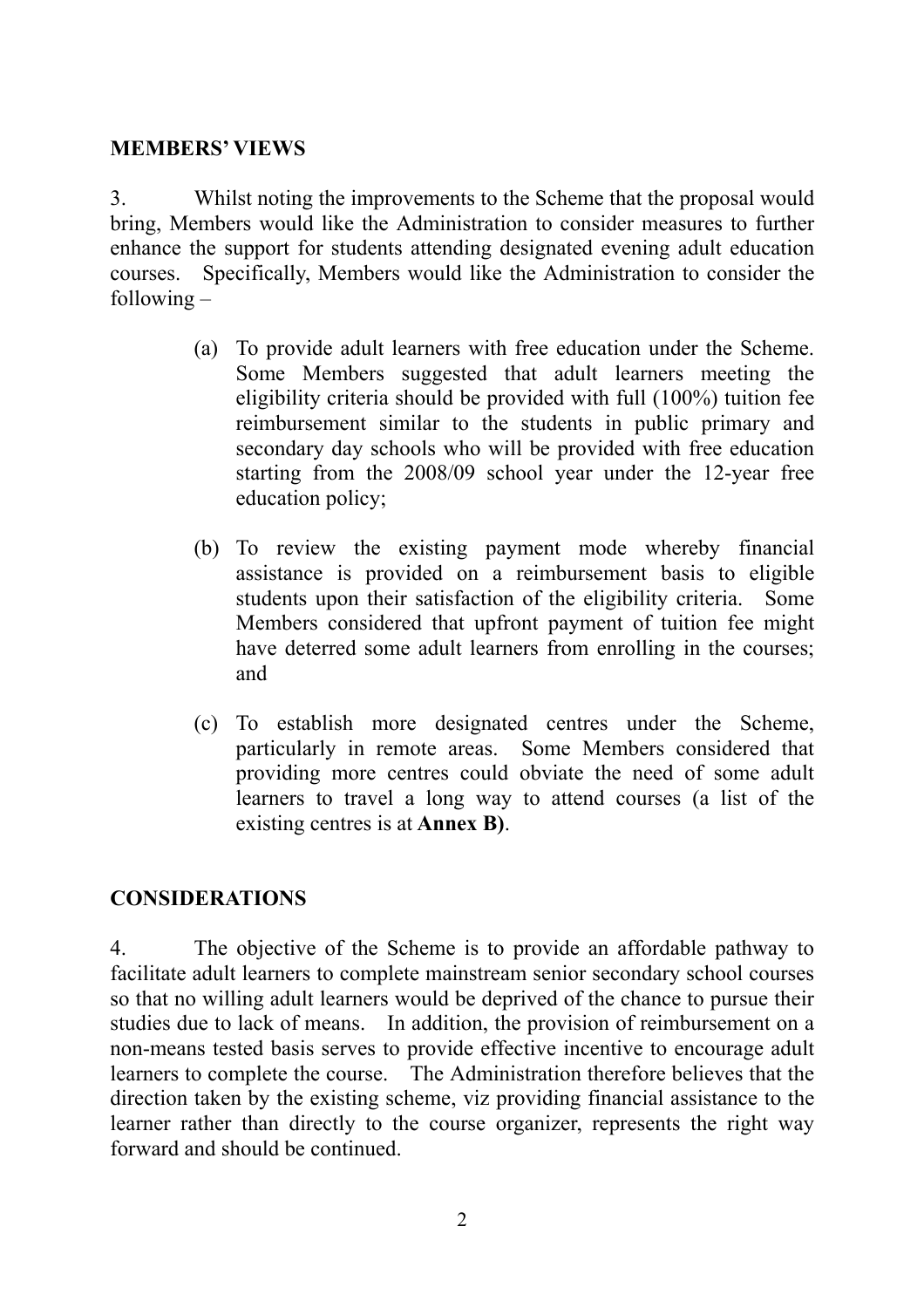5. It is noted that the suggestions set out in paragraph 3(a) and (b) above involve making changes to certain fundamental aspects of the Scheme and warrant very careful consideration. It will be necessary, for example, to carefully assess factors such as whether the proposals represent an effective use of public resources, their possible impact on other private evening schools and any read-across implications on other financial assistance schemes for adult learners.

6. In view of Members' suggestion, we are exploring the possibility of establishing more designated centres. It is, for example, likely that a new designated centre would, subject to there being adequate demand, be established in Tseung Kwan O in the 2008/09 school year. We will also make arrangement for the enhanced scheme to be reviewed shortly after the completion of the 2008/09 school year, when we would have a better grasp of the effectiveness of the improvements to be made under the current proposal. It will also allow the Administration some valuable time to work through the implications of the various suggestions, as explained in paragraph 5 above.

# **ADVICE SOUGHT**

7. Subject to Members' views and support for the enhanced scheme, the Administration will proceed to seek the Finance Committee's approval on 9 May 2008 to expand the ambit of the existing Scheme to implement the proposed enhancements as set out in paragraph 2 above.

Education Bureau April 2008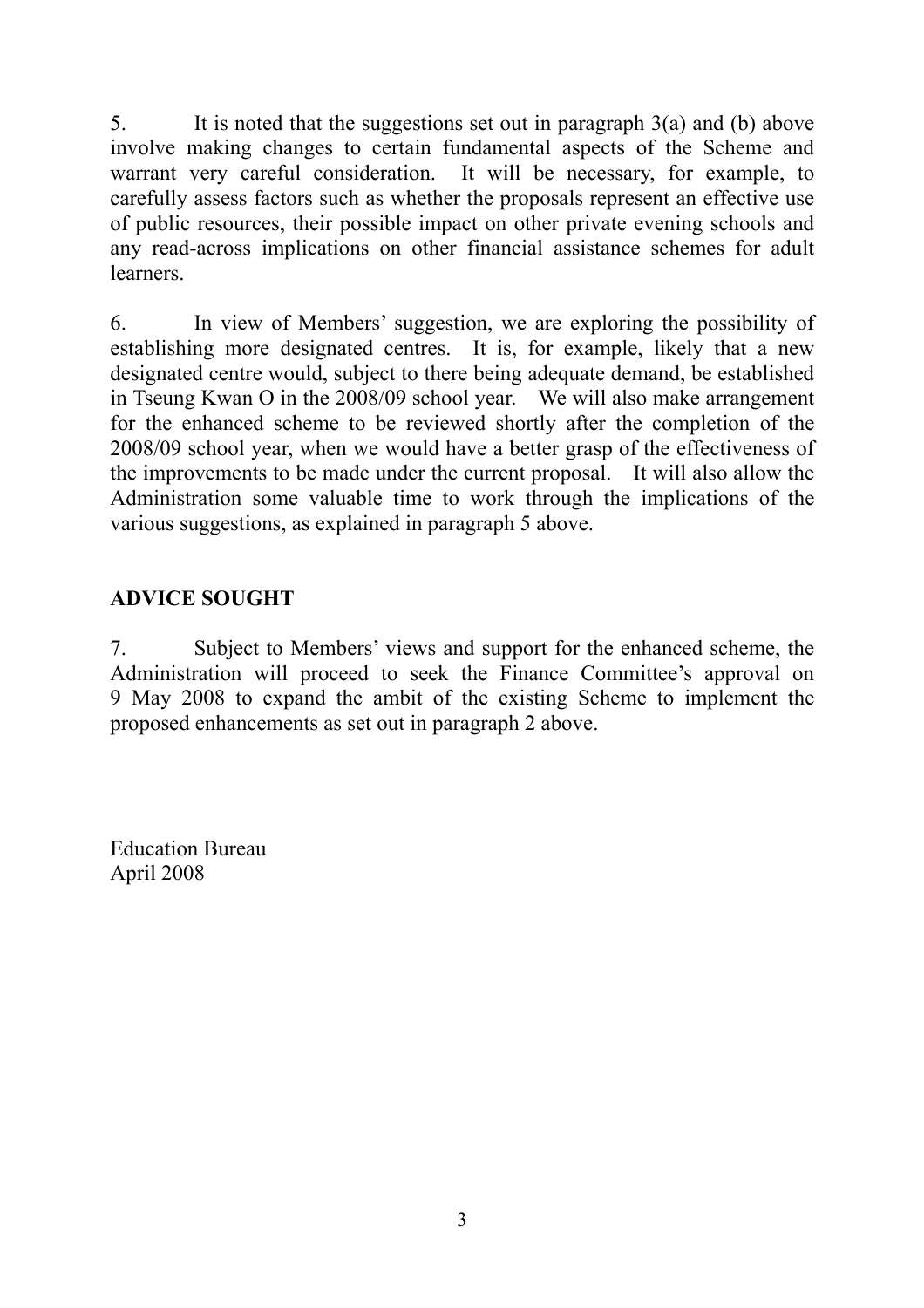### **Proposed Eligibility Criteria for the Enhanced Financial Assistance Scheme for Designated Evening Adult Education Courses**

- The eligibility criteria for receiving assistance under the improved scheme are as follows –
	- (a) applicants should be aged 17 or above;
	- (b) eligibility is restricted to designated secondary courses (inclusive of all secondary levels) that are quality-assured and commissioned by the Education Bureau;
	- (c) subsidies are provided on reimbursement basis whereby learners are required to attain the following minimum attendance requirements –
		- i) at least 80% attendance; or
		- ii) at least 60% attendance plus an overall pass in the final examination; or
		- iii) at least 60% attendance plus inclusion of an exemption for the remaining 20% attendance to be proved by prescribed means including medical certificates or employers' certification of work commitment; and
	- (d) since Project Yi Jin is an alternative qualification to the Hong Kong Certificate of Education Examination, applicants may not receive financial assistance under both schemes, regardless of whether they succeed or fail to complete the programme or attain the desired qualification under one of the two schemes. Furthermore, they may not receive financial assistance for repeating the same programme.
- Students meeting the above-mentioned criteria are eligible for reimbursement of 30% of the tuition fees, regardless of their financial position. Full reimbursement (i.e. 100% of the tuition fees) or half reimbursement (i.e. 50% of the tuition fees) will be provided for those who have met the criteria and have passed the means test administered by the Student Financial Assistance Agency (SFAA) for full grant or half grant respectively. Students with financial hardship for making upfront payment of the initial tuition fees may apply for loans under the Non-means Tested Loan Scheme administered by the SFAA.